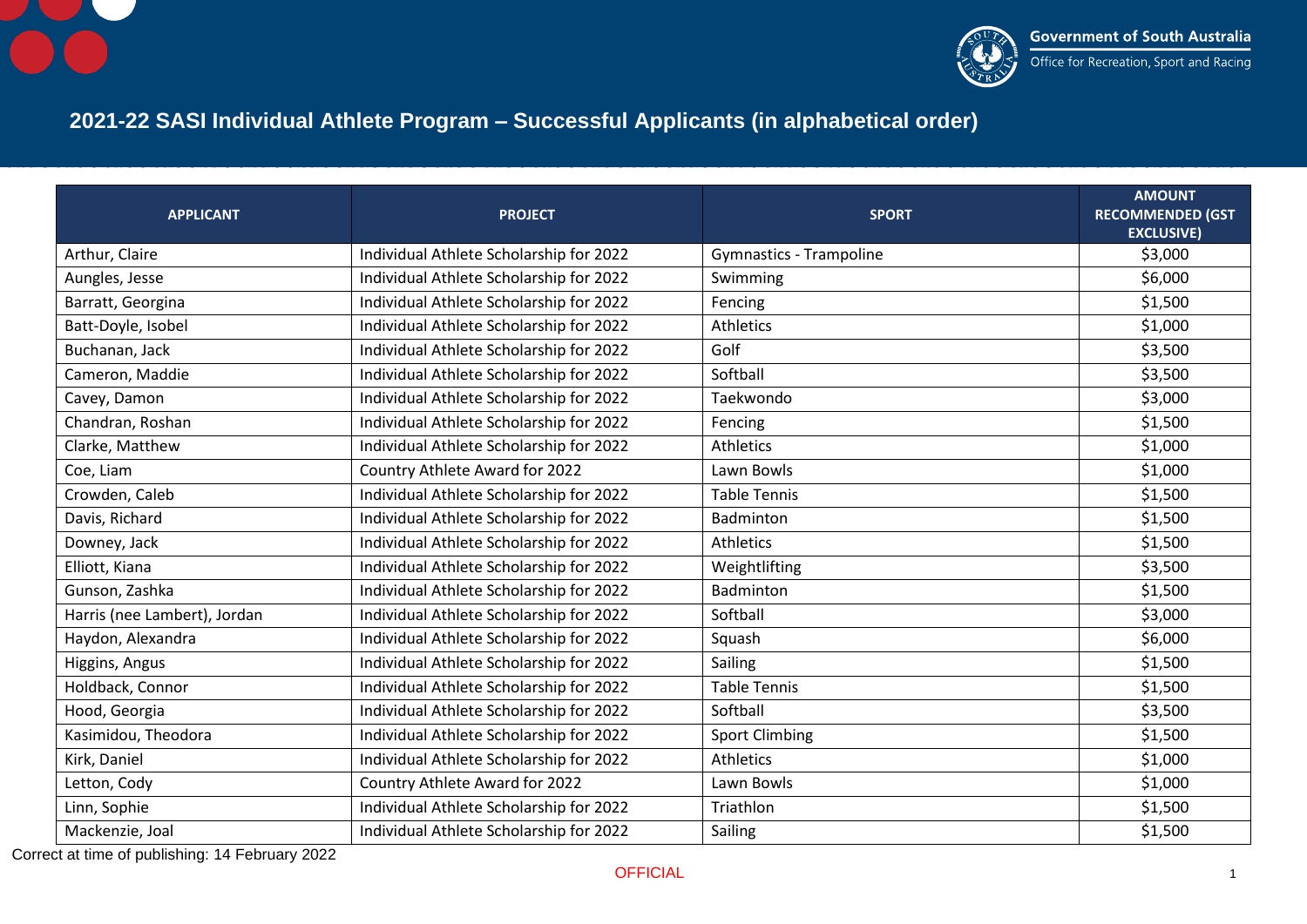

Office for Recreation, Sport and Racing

| <b>APPLICANT</b>            | <b>PROJECT</b>                          | <b>SPORT</b>                   | <b>AMOUNT</b><br><b>RECOMMENDED (GST</b><br><b>EXCLUSIVE)</b> |
|-----------------------------|-----------------------------------------|--------------------------------|---------------------------------------------------------------|
| McKenzie, Sam               | Individual Athlete Scholarship for 2022 | <b>Water Polo</b>              | \$1,500                                                       |
| Melki, Angelina             | Individual Athlete Scholarship for 2022 | Badminton                      | \$1,500                                                       |
| Min, James                  | Individual Athlete Scholarship for 2022 | Ice Skating                    | \$3,000                                                       |
| Moore, Jesse                | Individual Athlete Scholarship for 2022 | Gymnastics                     | \$3,000                                                       |
| Parnis, Joseph              | Individual Athlete Scholarship for 2022 | <b>Water Polo</b>              | \$3,000                                                       |
| Peters, Callum              | Individual Athlete Scholarship for 2022 | <b>Boxing</b>                  | \$1,500                                                       |
| Remkes, Christopher         | Individual Athlete Scholarship for 2022 | Gymnastics                     | \$3,500                                                       |
| Robinson, Chelsea           | Individual Athlete Scholarship for 2022 | Softball                       | \$3,500                                                       |
| Roeger, Michael             | Individual Athlete Scholarship for 2022 | Athletics                      | \$6,500                                                       |
| Ruediger, Wayne             | Individual Athlete Scholarship for 2022 | Lawn bowls                     | \$3,500                                                       |
| Sandery, Olivia             | Individual Athlete Scholarship for 2022 | Athletics                      | \$1,500                                                       |
| Sands, Hayley               | Individual Athlete Scholarship for 2022 | <b>Table Tennis</b>            | \$1,500                                                       |
| Siegmund, Nicholas          | Individual Athlete Scholarship for 2022 | Golf                           | \$1,500                                                       |
| Staben, Tyrone              | Individual Athlete Scholarship for 2022 | Taekwondo                      | \$3,000                                                       |
| Stenson (Trengove), Jessica | Individual Athlete Scholarship for 2022 | Athletics                      | \$1,000                                                       |
| Stephens, Clay              | Individual Athlete Scholarship for 2022 | Gymnastics                     | \$3,000                                                       |
| Studham, Joshua             | Individual Athlete Scholarship for 2022 | Lawn Bowls                     | \$1,500                                                       |
| Thompson, Jack              | Individual Athlete Scholarship for 2022 | Golf                           | \$3,500                                                       |
| Thomson, Rebekah            | Country Athlete Award for 2022          | <b>Gymnastics - Trampoline</b> | \$1,000                                                       |
| Tidswell, Matthew           | Individual Athlete Scholarship for 2022 | <b>BMX</b>                     | \$1,500                                                       |
| Trzcinski, Stephanie        | Individual Athlete Scholarship for 2022 | Softball                       | \$3,500                                                       |
| Tscharke, Amanda            | Individual Athlete Scholarship for 2022 | <b>Table Tennis</b>            | \$1,500                                                       |
| Vincent, Isabella           | Individual Athlete Scholarship for 2022 | Swimming                       | \$6,500                                                       |
| von Einem, Samuel           | Individual Athlete Scholarship for 2022 | <b>Table Tennis</b>            | \$6,500                                                       |
| Watts, Abbie                | Individual Athlete Scholarship for 2022 | <b>Gymnastics - Trampoline</b> | \$3,000                                                       |
| West, Alyssa                | Individual Athlete Scholarship for 2022 | <b>Water Polo</b>              | \$3,000                                                       |
| Whinney, Amelia             | Individual Athlete Scholarship for 2022 | Golf                           | \$1,500                                                       |

Correct at time of publishing: 14 February 2022